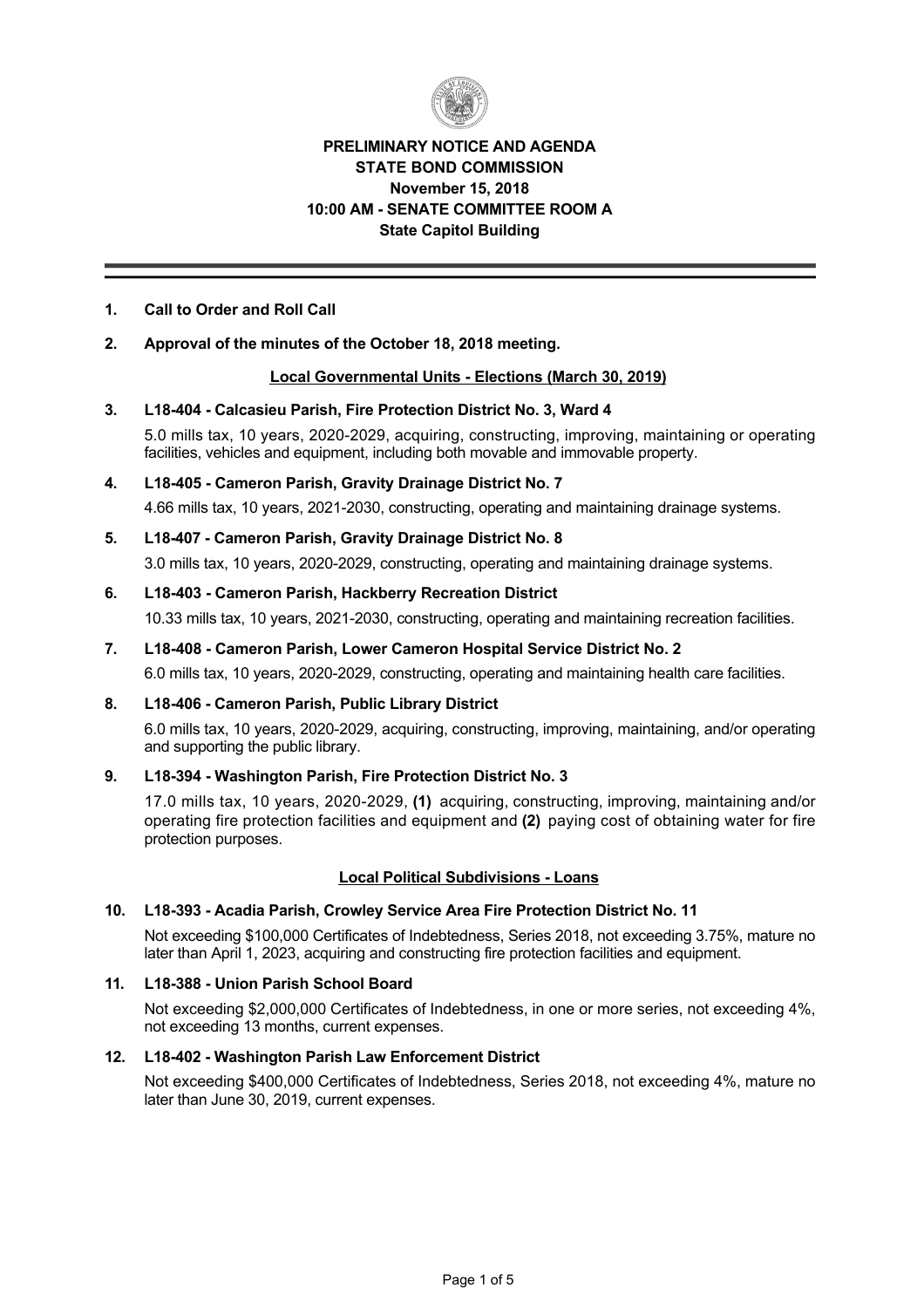## **Local Political Subdivisions - Bonds - Final Approval**

#### **13. L18390 Allen Parish, Hospital Service District No. 3**

Not exceeding \$5,000,000 Hospital Revenue Bonds, in one or more series, taxable or tax-exempt, not exceeding 6%, not exceeding 20 years, **(1)** acquiring, construction and installing improvements, extensions and additions to the hospital system, **(2)** refinancing all or a portion of Hospital Improvement Bonds, Series 2007 and Certificates of Indebtedness, Series 2012, **(3)** restructuring outstanding accounts payable as part of a comprehensive management plan, **(4)** funding a reserve fund, if necessary and **(5)** funding capitalized interest, if necessary.

#### **14. L16436A Allen Parish, Town of Oberlin**

**(1)** Not exceeding \$3,804,000 Water Revenue Bonds, not exceeding 2.25%, not exceeding 40 years, acquire and construct improvements and replacements to the waterworks system, including appurtenant facilities, equipment and fixtures; **(2)** Not exceeding \$3,804,000 Bond Anticipation Notes, not exceeding 4.5%, not exceeding 1 year, interim financing.

#### **15. L18409 Beauregard Parish, Waterworks District No. 2 (LDH Program)**

Not exceeding \$2,000,000 Taxable Water Revenue Bonds, Series 2019, not exceeding 3%, not exceeding 22 years, establish, acquire, construct, improve, extend and maintain additions to the existing waterworks system, including treatment facilities, with all necessary equipment and installations.

#### **16. L18392 Claiborne Parish, Village of Athens (DEQ Project)**

Not exceeding \$480,000 Taxable Excess Revenue Bonds, Series 2018, noninterest bearing, not exceeding 10 years, acquiring, constructing and installing improvements, extensions and additions to the wastewater collection, treatment and disposal system.

#### **17. L18398 Concordia Parish, Hospital Service District No. 1**

**(1)** Not exceeding \$36,000,000 Revenue Bonds, in one or more series **(a)** approximately \$30,000,000 Hospital Revenue Bonds (Tax-Exempt), not exceeding 3.875%, not exceeding 40 years and **(b)** approximately \$6,000,000 Hospital Revenue Bonds (Taxable), not exceeding 7% fixed or 9% variable rate, not exceeding 30 years, **(i)** constructing and acquiring a new hospital, including, but not limited to, equipment, accessories and furnishings and **(ii)** funding a debt service reserve fund; **(2)** Not exceeding \$36,000,000 Bond Anticipation Notes, in one or more series, not exceeding 8%, not exceeding 2 years, interim financing.

## **18. L18399 Concordia Parish, Hospital Service District No. 1**

Not exceeding \$30,000,000 Bridge Loan Revenue Bonds, in one or more series, not exceeding 10% fixed or variable, not exceeding 36 months, facilitating one or more new market tax credit transactions to provide funding for a new hospital in Concordia Parish.

## **19. L18397 East Feliciana Parish, Waterworks District No. 7**

**(1)** Not exceeding \$1,384,000 Water Revenue Bonds, not exceeding 2.125%, not exceeding 40 years, acquiring and constructing improvements and extensions to the waterworks system, including appurtenant equipment and fixtures; **(2)** Not exceeding \$1,384,000 Bond Anticipation Notes, not exceeding 4.5%, not exceeding 2 years, interim financing.

#### **20. L18391 Lincoln Parish Police Jury**

**(1)** Not exceeding \$2,677,000 Sales Tax Bonds, not exceeding 3.875%, not exceeding 40 years, improving the Lincoln Parish Detention Center; **(2)** Not exceeding \$2,677,000 Bond Anticipation Notes, not exceeding 4.0%, not exceeding 2 years, interim financing.

## **21. L18396 Red River Parish, Town of Coushatta**

**(1)**  Not exceeding \$4,174,000 Water Revenue Bonds, not exceeding 3.125%, not exceeding 40 years, constructing and acquiring improvements and replacements to the waterworks system, including appurtenant equipment, fixtures and accessories; **(2)** Not exceeding \$4,174,000 Bond Anticipation Notes, not exceeding 4.5%, not exceeding 18 months, interim financing.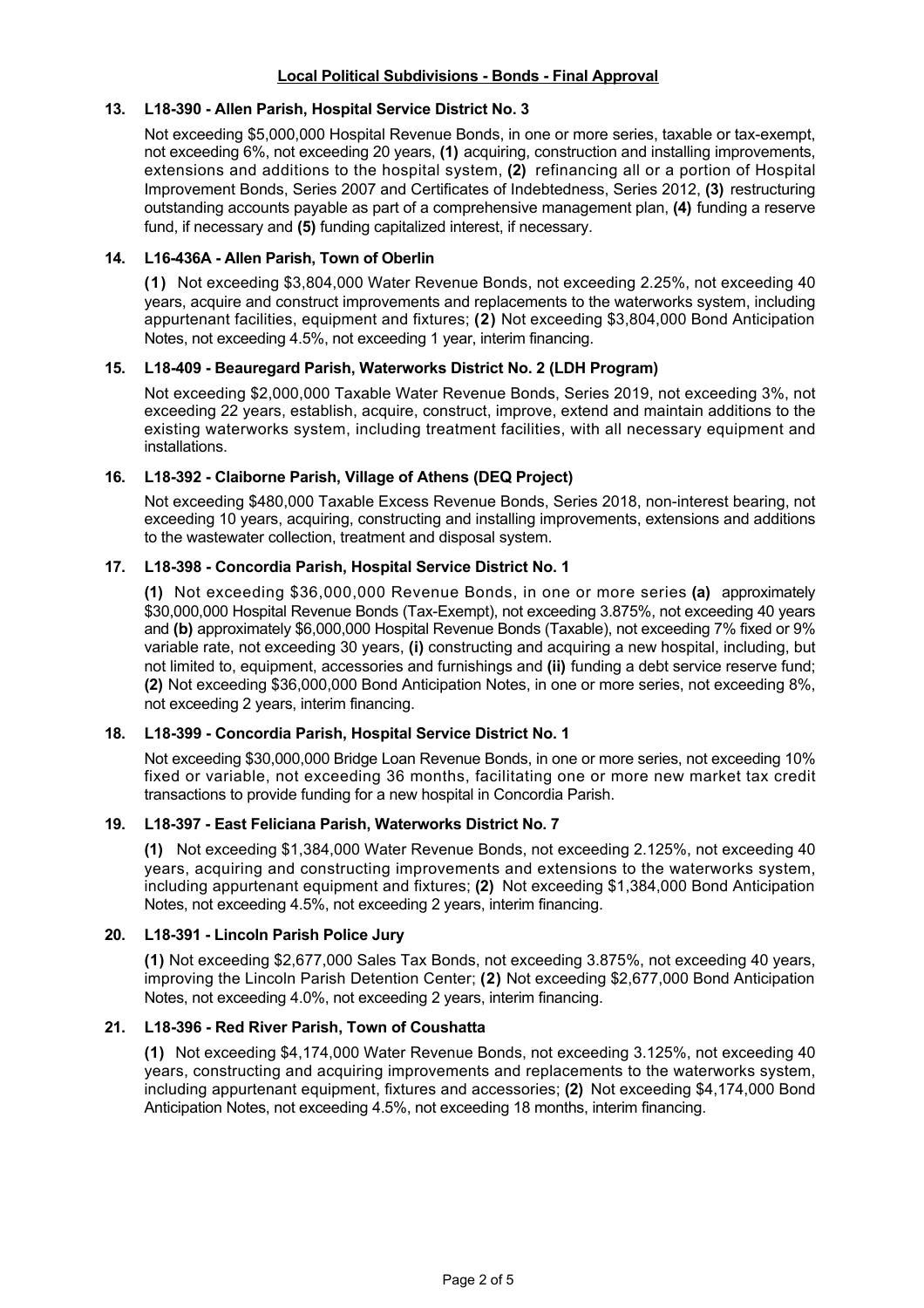## **22. L18415 St. Tammany Parish, Fire Protection District No. 13**

Not exceeding \$1,500,000 Revenue Bonds, in one or more series, not exceeding 5%, mature no later than December 1, 2029, **(1)** acquisition, construction, improvement, maintenance and/or operation of fire protection facilities and equipment, including vehicles and **(2)** funding a reserve fund, if necessary.

## **23. L18414 St. Tammany Parish, Town of Pearl River (DEQ Project)**

Not exceeding \$1,000,000 Taxable Sales Tax Bonds, not exceeding 0.95%, not exceeding 22 years, acquisition, construction and installation of improvements and extensions to the sewerage portion of the combined water and sewerage system.

## **24. L18411 St. Tammany Parish Council**

Not exceeding \$38,500,000 Utilities Revenue Refunding Bonds, in one or more series, not exceeding 7%, mature no later than August 1, 2044, **(1)** refunding all or portion of Utilities Revenue Bonds Series 2010B and **(2)** funding a reserve fund, if required.

#### **25. L18412 St. Tammany Parish Council**

Not exceeding \$4,000,000 Limited Tax Revenue Refunding Bonds, in one or more series, not exceeding 6%, mature no later than March 1, 2025, refunding all or portion of Limited Tax Revenue Bonds, Series 2009.

#### **26. L18413 St. Tammany Parish Council**

Not exceeding \$2,700,000 Limited Tax Refunding Bonds, in one or more series, not exceeding 6%, mature no later than March 1, 2025, refunding all or a portion of Limited Tax Revenue Bonds Series 2008.

## **27. L18410 Winn Parish, Village of Calvin (DEQ Project)**

Not exceeding \$760,000 Taxable Excess Revenue Bonds, Series 2018, noninterest bearing, not exceeding 10 years, acquiring, constructing and installing improvements, extensions and additions to the wastewater collection, treatment and disposal system.

## **Local Political Subdivisions - Other**

## **28. L18400 Concordia Hospital Foundation**

Authorization to participate in one or more New Markets Tax Credit Transaction including **(1)** incurring debt not exceeding \$36,000,000, not exceeding 8% fixed or 10% variable, not exceeding 40 years, **(2)** making guarantees to other parties for various matters, including but not limited to potential environmental liability and the loss of tax credits, and **(3)** paying to exercise one or more put options not exceeding \$100,000; all for the purpose of constructing a new hospital in Concordia Parish.

## **29. L18401 Concordia Parish, Hospital Service District No. 1**

Authorization to participate in one or more New Markets Tax Credit Transaction including: **(1)** entering into a Master Lease Agreement, **(2)** making/arranging grants or loans to be made for not exceeding \$30,000,000, not exceeding 10% fixed or variable, not exceeding 36 months, to provide one source of funds for the New Markets Tax Credit Transaction, **(3)** making guarantees to other parties for various matters, including but not limited to potential environmental liability and the loss of tax credits, and **(4)** paying to exercise one or more put options not exceeding \$100,000; all for the purpose of constructing a new hospital in Concordia Parish.

## **State Agencies, Boards and Commissions**

## **30. S18011 Louisiana Housing Corporation (Peace Lake Towers Apartments)**

Not exceeding \$13,500,000 Multifamily Housing Revenue Bonds (Volume Cap), in one or more series, not exceeding 8%, not exceeding 40 years, acquisition, rehabilitation and equipping of a 131 unit multifamily housing facility in New Orleans.

## **31. S18026 Louisiana Housing Corporation (Hammond Eastside Project)**

Not exceeding \$3,000,000 Multifamily Housing Revenue Bonds (Volume Cap), in one or more series, not exceeding 12%, not exceeding 40 years, acquisition, construction, rehabilitation and equipping of a 28-unit multifamily housing facility in Hammond.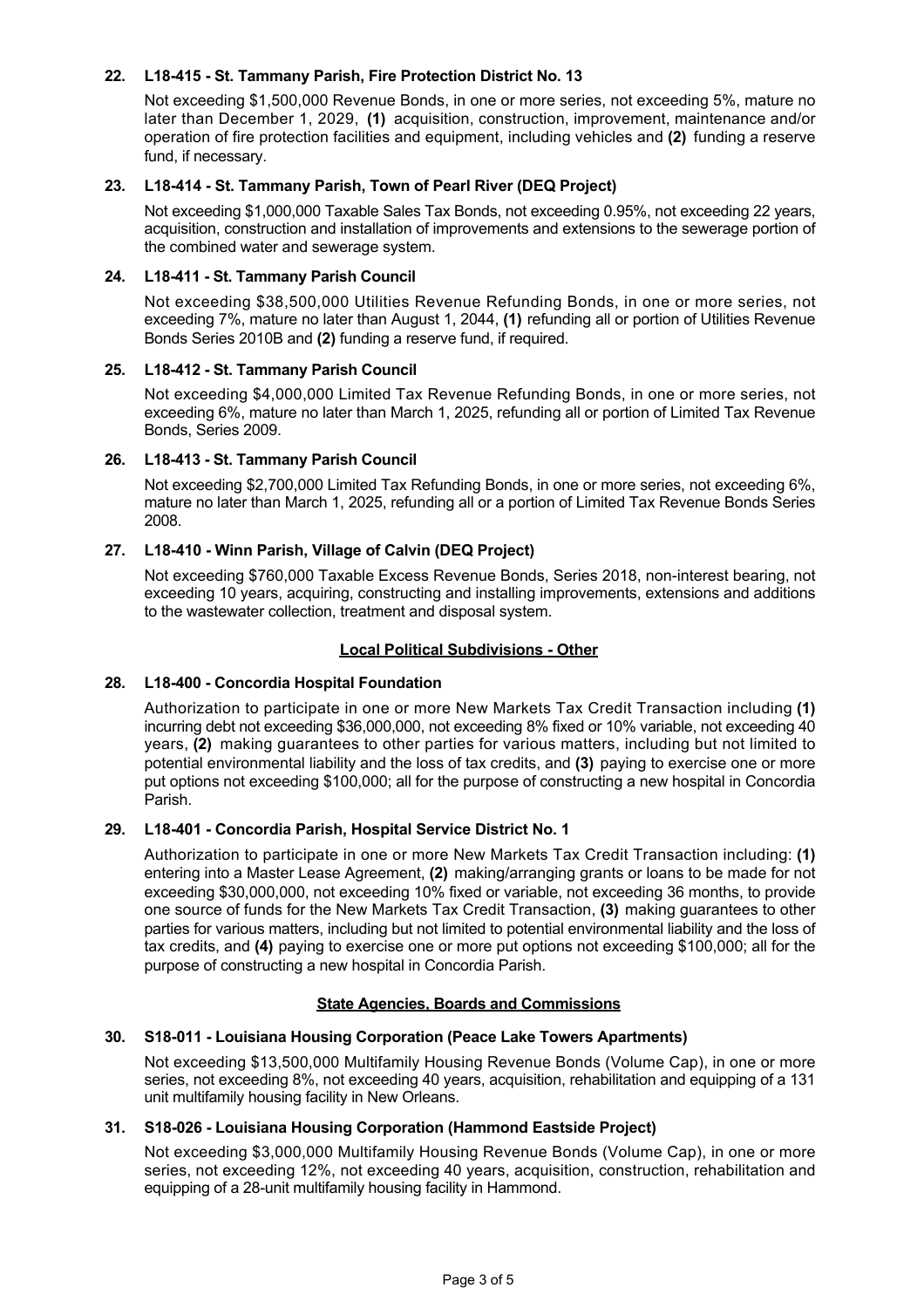## **Political Subdivisions - Bonds**

## **32. S18032 Louisiana Community Development Authority (City of Bossier City Public Improvement Projects)**

Not exceeding \$60,000,000 Revenue Bonds, Series 2018, in one or more series, not exceeding 6%, not exceeding 30 years, **(1)** additions, acquisitions, repairs and/or expansions needed to maintain works of public improvement, **(2)** funding a reserve fund and **(3)** paying the premiums for a bond insurance policy and for a debt service reserve fund surety bond, if necessary.

**33. S18033 Louisiana Community Development Authority (Livingston Parish GOMESA Project)** Not exceeding \$9,000,000 Revenue Bonds, not exceeding 7%, not exceeding 20 years, funding qualified GOMESA Projects within the Parish.

## **34. S18034 Louisiana Community Development Authority (Tangipahoa Parish GOMESA Project)**

Not exceeding \$9,000,000 Revenue Bonds, not exceeding 7%, not exceeding 20 years, funding qualified GOMESA Projects within the Parish.

## **35. S18035 Louisiana Community Development Authority (Capital Region Planning Commission Project)**

Not exceeding \$300,000 Revenue Bonds, not exceeding 5.35%, not exceeding 20 years, acquisition and renovations of a building located in Baton Rouge to develop a Capital Region Resiliency Center.

## **Public Trust - Final Approval**

## **36. S18028 Capital Area Finance Authority (La Playa Apartments Project)**

Not exceeding \$11,500,000 Multifamily Housing Revenue Bonds, (Volume Cap), in one or more series, not exceeding 12%, not exceeding 40 years, **(1)** acquisition, construction, rehabilitation and equipping of a 140-unit multifamily housing development located in Baton Rouge, (2) funding a deposit to a debt service reserve fund, if necessary and **(3)** funding capitalized interest, if necessary.

## **Ratifications and or Amendments to Prior Approvals**

#### **37. L05336F Industrial Development Board of the Parish of Ascension, Louisiana, Inc. (IMTT Geismar Project)**

Amendment of prior approvals granted on July 22, 2005, December 15, 2005, May 18, 2006, August 17, 2006, August 20, 2009 and December 18, 2014 to approve cost of issuance associated with an interest rate conversion.

#### **38. S06-036D - Louisiana Public Facilities Authority (International-Matex Tank Terminals Project)**

Amendment of prior approvals granted on June 15, 2006, August 17, 2006, August 20, 2009 and December 18, 2014 to approve cost of issuance associated with an interest rate conversion.

#### **39. S10031F Industrial Development Board of the Parish of Ascension, Louisiana, Inc. (IMTT Geismar Project)**

Amendment of prior approvals granted on June 17, 2010, August 19, 2010, October 21, 2010, December 18, 2014 and December 17, 2015 to approve cost of issuance associated with an interest rate conversion.

#### **40. S10073D Louisiana Public Facilities Authority (InternationalMatex Tank Terminals Project)**

Amendment of prior approvals granted on December 6, 2010, December 18, 2014 and December 17, 2015 to approve cost of issuance associated with an interest rate conversion.

#### **41. S15031D Louisiana Public Facilities Authority (Louisiana Children's Medical Center Project)**

Amendment of prior approvals granted on May 21, 2015, July 16, 2015, August 18, 2016 and December 15, 2016 to approve cost of issuance associated with an interest rate conversion and remarketing the bonds.